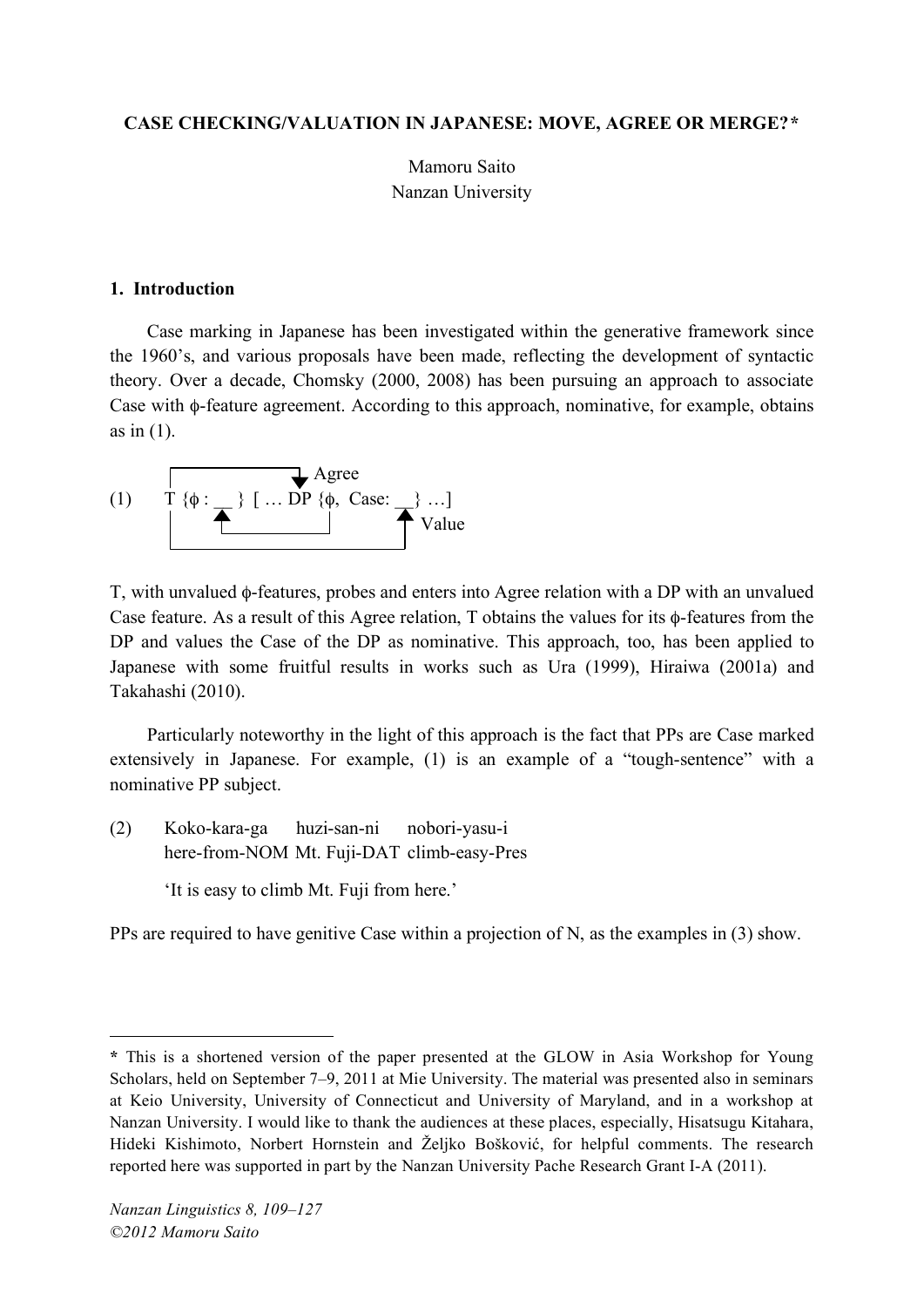(3) a. Taroo-no oya-e-no izon Taroo-GEN parents-to-GEN dependence

'Taroo's dependence on his parents'

b. ziyuu-kara-no toohi freedom-from-GEN escape

'escape from freedom'

As PPs, as opposed to DPs, apparently lack φ-features, it is not obvious how Chomsky's approach can be extended to them.

It should be noted that whether the Case markers on PPs are indeed Case in the usual sense has been controversial. As (4) shows, any DP or PP in a projection of N (and D) accompanies *no* whether it is an argument or an adjunct.

(4) Hanako-no kinoo-no kaze-de-no kesseki Hanako-GEN yesterday-GEN cold-with-GEN absence

'Hanako's absence yesterday due to a cold'

Okutsu (1974) proposes that the *no* attached to PPs and adjunct DPs is the prenominal form of the copula *da* as opposed to the genitive *no*. Watanabe (2010) assumes a similar distinction, calling the former *no* a 'linker'. On the other hand, An (2009) discusses the Korean counterpart of *no*, *uy*, and proposes that it is a kind of a prenominal inflection in all contexts, and consequently, that Korean does not have genitive Case in the usual sense. The basic idea is that the *uy*/*no* on PPs and adjunct DPs should be accounted for as a prenominal marker, and once this is done, the account should automatically extend to argument DPs as well.

In this paper, I basically follow An's (2009) approach, although I continue to call *no* the genitive Case since I think the issue is merely terminological. This is after all the traditional analysis: Bedell (1972) presents an analysis where *no* is inserted after any prenominal DP and PP. As this approach does not differentiate *no* on argument DPs from that on PPs, it implies that genitive in Japanese is independent of φ-feature agreement. In this paper, I extend An's proposal and suggest that Case in Japanese is in general part of the operation, Merge, instead. Just as Case in English is required for Agree and is valued through Agree, I suggest that Case in Japanese is required for Merge and is valued through Merge. For *no*, for example, I propose that Case is required on DPs and PPs for merger with a nominal projection, and is valued as genitive through merger with N-D.

In the following section, I briefly discuss the distribution and interpretation of nominative objects and show that it is desirable to seek an alternative to the Agree-based analysis for this case also. In Section 3, I introduce the Merge-based analysis and illustrate it with some concrete examples. In Section 4, I discuss some consequences of the analysis. I first show that the analysis allows a rather straightforward account of the distribution of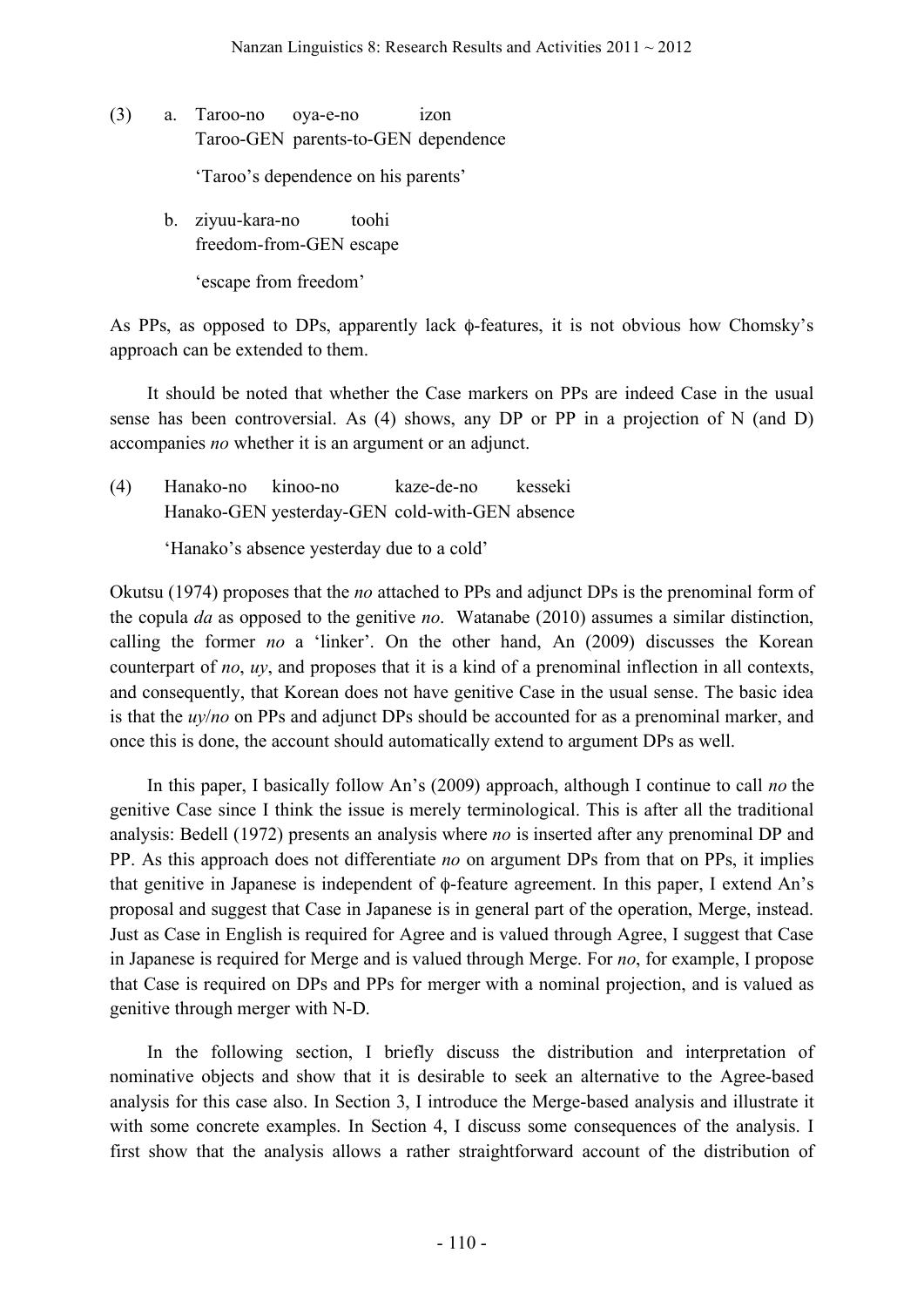genitive arguments in prenominal sentential modifiers. Then, I argue that it opens up a way to apply Kayne's (1994) LCA to Japanese and derive the head-finality of its phrase structure. Section 5 concludes the paper.

## **2. A Little Historical Background on the Analysis of Nominative Objects**

In Japanese, the object is normally in accusative as in (5a), but carries nominative Case when the predicate is stative. (5b) is a representative example.<sup>1</sup>

- (5) a. Taroo-ga wani-o/\*-ga tabe-ta (koto) Taroo-NOM alligator-ACC/-NOM eat-Past fact '(the fact that) Taroo ate alligator meat'
	- b. Hanako-ni/-ga bakudai-na syakkin-ga/\*-o ar-u (koto) Hanako-DAT/-NOM immense debt-NOM/-ACC have-Pres fact

'(the fact that) Hanako has a huge debt'

c. Taroo-ga wani-o/-ga tabe-rare-ru (koto) Taroo-NOM alligator-ACC/-NOM eat-can-Pres fact

'(the fact that) Taroo can eat alligator meat'

As the predicate in (5c) consists of the non-stative *tabe* 'eat' and the stative verbal suffix *(rar)e* 'can', the object can be in either accusative or nominative. The distribution and interpretation of nominative objects as in (5b–c) have been a central topic of research in Japanese syntax, especially in the past twenty years. In this section, I first discuss the movement analysis of Tada (1992) and Koizumi (1999), and then go over Ura's (1999) Agree-based analysis. Both approaches have provided much insight into the phenomenon, but I argue that neither of them is satisfactory.

## **2.1. Tada and Koizumi's Overt Movement Analysis**

Tada's (1992) discussion of the contrast in (6), originally observed in Sano (1985), has renewed interest in Japanese nominative objects among syntacticians.

(6) a. Kiyomi-wa migime-dake-o tumur-e-ru (can > only) Kiyomi-TOP right.eye-only-ACC close-can-Pres

'Kiyomi can wink with her right eye.'

<sup>&</sup>lt;sup>1</sup> Some predicates allow the subject to be in dative when the object is in nominative. *Ar* 'be, have' in (5b) is one of them.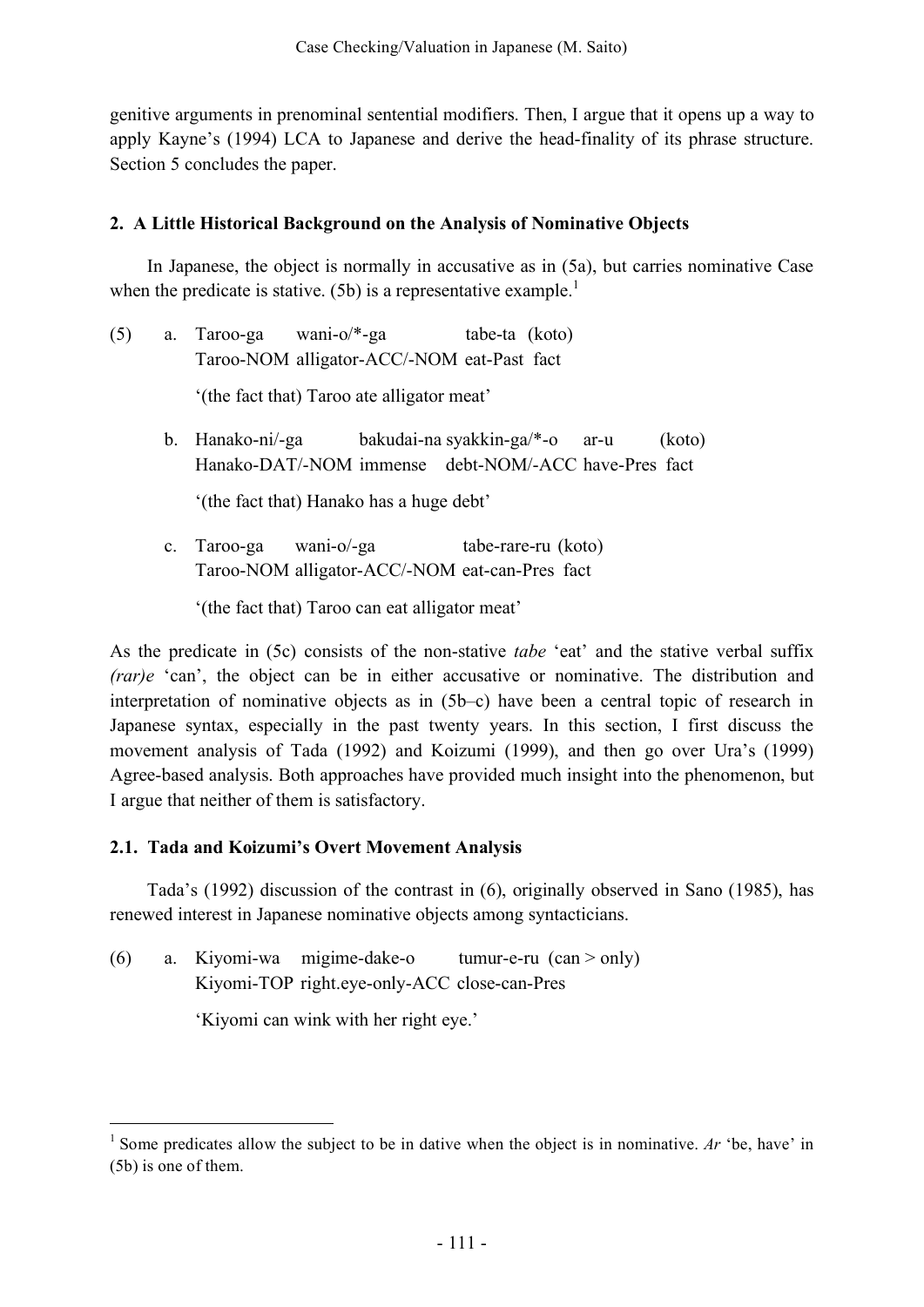b. Kiyomi-wa migime-dake-ga tumur-e-ru (only  $>$  can) Kiyomi-TOP right.eye-only-NOM close-can-Pres

'It is only her right eye that Kiyomi can close.'

It had been assumed that Case on the object has little effect, if any, on interpretation, but these examples indicate that nominative objects take wider scope than accusative objects. The accusative object in (6a) scopes under the higher predicate *e* 'can' but the nominative object in (6b) scopes over it.<sup>2</sup> Tada proposed that this is because accusative is checked within the projection of the verb *tumur* 'close' while the nominative is licensed within the projection of the stative verbal affix *e* 'can'. According to his analysis, the nominative object in (6b) moves as in (7) and hence, takes wide scope over *e* 'can'. 3

(7) 
$$
\left[\text{Tr} \text{Kiyomi-wa } \left[\text{Tr} \left[\text{vp}_{\text{rep}} \left[\text{vp}_{\text{right}} \left[\text{eye-only-NOM}\right] \text{close}\right] - \text{can} \right]\right] - \text{Pres.}
$$

Koizumi (1998), on the other hand, observes that nominative objects take yet higher scope than predicted by Tada's analysis. He shows that nominative objects even scope over negation as in (8).

(8) Kiyomi-ga migime-dake-ga tumur-e-na-i (koto) (only > not > can) Kiyomi-NOM right-eye-only-NOM close-can-Neg-Pres fact

'(the fact that) it is only her right eye that Kiyomi cannot close'

He then proposes that nominative objects are licensed within the projection of T as in (9).

(9) 
$$
\left[\text{Tr} \text{Kiyomi-wa } \left[\text{Tr} \left[\text{NegP} \left[\text{vp} \left[\text{vp} \left[\text{right.\text{eye-only-NOM}} \right] \text{close}\right] - \text{Can} \right] - \text{Neg}\right] - \text{Tr} \text{S.} \right]\right]
$$

Koizumi's analysis is attractive as it implies that nominative is licensed uniformly by T whether it is on the subject or on the object. However, it shares a problem with Tada's analysis, to which I now turn.

The problem is that the movement operation illustrated in (7) and (9) does not observe the locality expected of NP-movement.<sup>4</sup> Let us first consider the example of causative in  $(10)$ because the point can be best illustrated with this construction.

 <sup>2</sup> Nomura (2005) presents some examples in which nominative objects seem to scope under *<sup>e</sup>* 'can' and questions the Sano-Tada generalization. However, as the pattern in (6) is observed quite generally, I believe it reflects a hierarchical relation in phrase structure as Tada proposed. See Takahashi (2010) for an analysis based on the assumption that nominative objects can take narrow scope.

 $3$  Tada (1992) assumes the AGR-based Case theory and proposes that the nominative object moves to the Spec position of AGR projected over *e* 'can'. I present a simplified version of his analysis here.

<sup>&</sup>lt;sup>4</sup> For a more detailed discussion on this point, see Saito (1982) and the references cited there.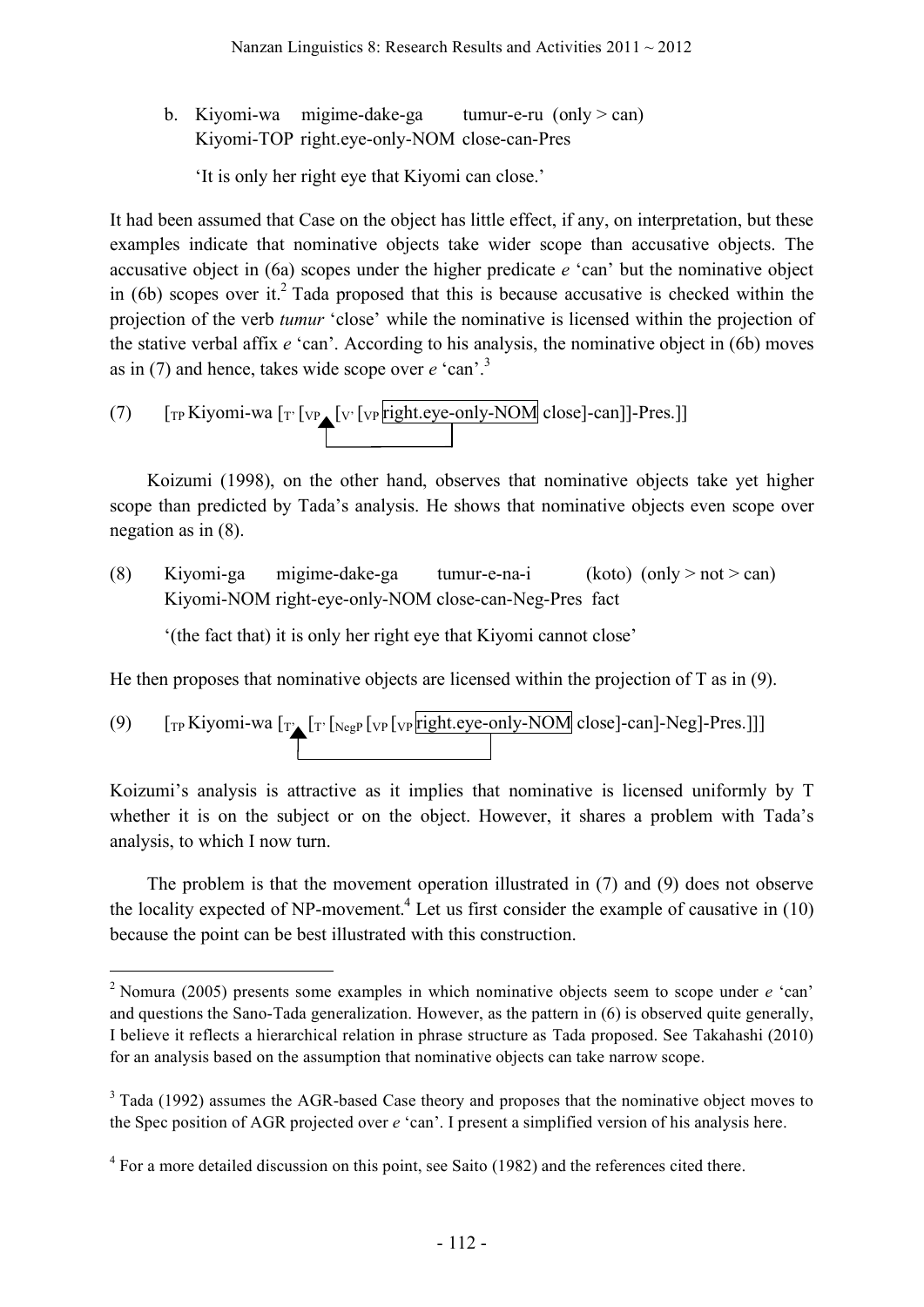(10) Hanakoi-ga [*v*<sup>P</sup> Tarooj-ni [VP zibuni,j-no wani-o tabe]]-sase-ta (koto) Hanako-NOM Taroo-DAT self-GEN alligator-ACC eat-make-Past fact

'(the fact that) Hanako made Taroo eat her/his (pet) alligator'

It has been known since Kuroda (1965) that the causative morpheme *sase* takes a clausal complement. (10) confirms this. The causee *Taroo* can be the antecedent of the subjectoriented reflexive *zibun*, and hence, it should be the subject of the embedded clause. I assume that the clausal complement is a *v*P, following Murasugi and Hashimoto (2004). The hypothesis is further confirmed by the fact that the object cannot be passivized out of a causative complement as shown in (11).

(11) \*wani-gai Hanako-niyotte [*v*<sup>P</sup> Tarooj-ni [VP *t*<sup>i</sup> tabe]]-sase-rare-ta (koto) alligator-NOM Hanako-by Taroo-DAT eat-make-Passive-Past fact

'*Lit*. (the fact that) the alligator was made by Hanako to be eaten by Taroo'

This is expected as the movement crosses the embedded subject *Taroo* in violation of minimality.

Let us return to nominative objects with this background. As shown in  $(12)$ , the object in the causative construction can be in nominative when the potential suffix *(rar)e* 'can' is attached to the causative verb.

(12) Hanako-ga [*v*<sup>P</sup> Taroo-ni [VP wani-o/-ga tabe]]-sase-rare-ru (koto) Hanako-NOM Taroo-DAT alligator-ACC/-NOM eat-make-can-Past fact

'(the fact that) Hanako can make Taroo eat alligator meat'

This is totally unexpected under the movement analysis of nominative objects. According to Koizumi's (1998) analysis, for example, the nominative object in (12) must move to the inner Spec of T to have its Case licensed. But then, the movement should violate minimality exactly as in the case of (11). The same problem arises with Tada's analysis because the nominative object must move across the embedded subject in order to land within the projection of *(rar)e* 'can'.

Koizumi (1998), as noted above, demonstrated that nominative objects take scope over negation and argued that this is because their Case is licensed by T. The discussion above, however, indicates that they do not move to a Spec position of T. These considerations naturally lead to the hypothesis that T values nominative through the operation Agree. In the next subsection, I consider Ura's (1999) Agree-based analysis.

# **2.2. Ura's Analysis with Covert Feature Movement/Agree**

To my knowledge, Ura (1999) is one of the first works that propose an analysis of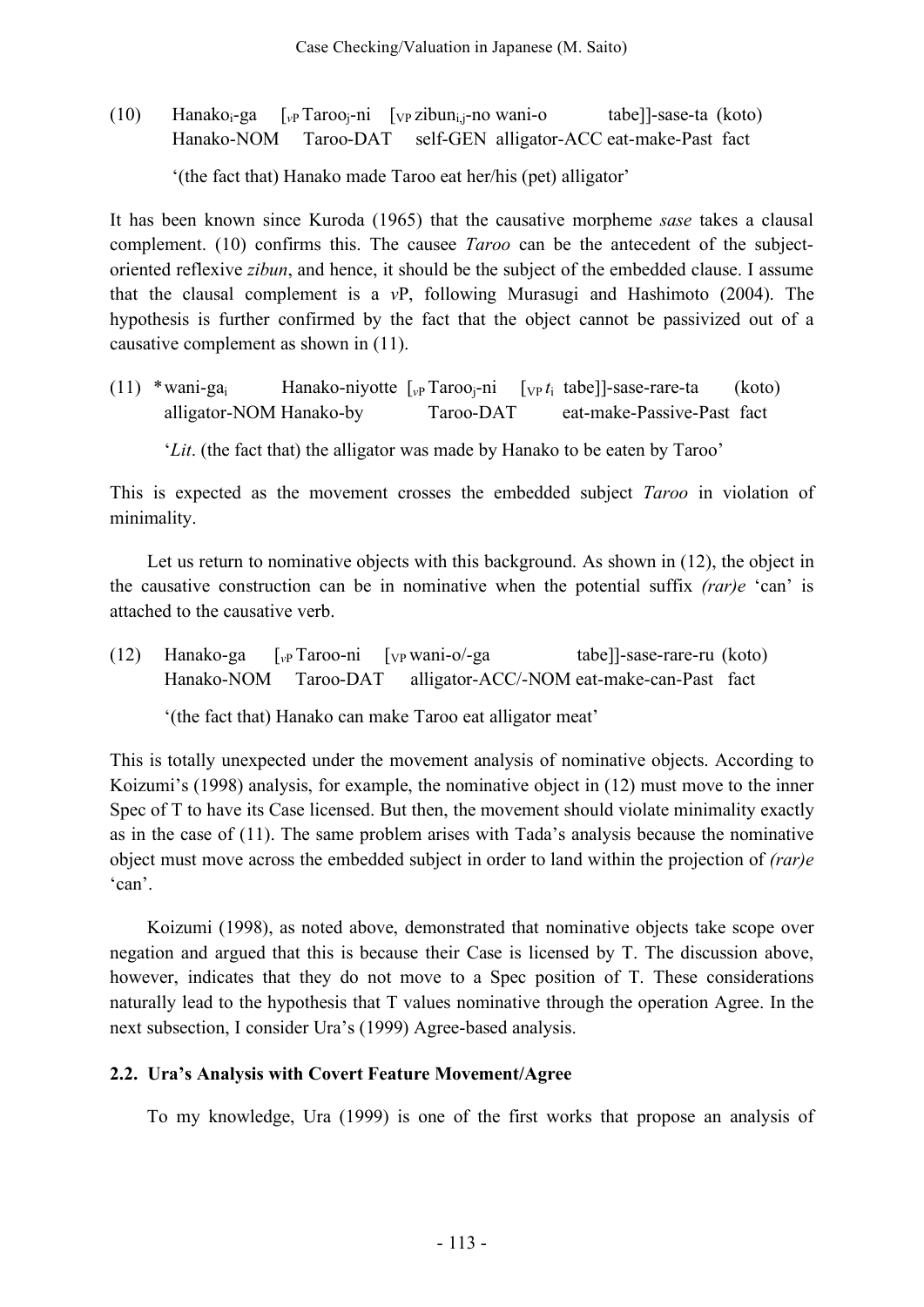nominative objects in terms of Agree.<sup>5</sup> He first argues against Koizumi's (1998) movement analysis based on examples of the following kind:

(13) Hanako<sub>i</sub>-ni/-ga Taroo<sub>i</sub>-ga zibun<sub>i\*i</sub>-no ie-de sikar-e-ru (koto) Hanako-DAT/-NOM Taroo-NOM self-GEN house-at scold-can-Pres fact

'(the fact that) Hanako can scold Taroo at her/\*his house'

This example shows that a nominative object does not qualify as the antecedent for the subject-oriented *zibun* 'self'. However, Koizumi's analysis predicts that it should if subject is defined as a phrase in TP Spec. Ura concludes then that nominative objects do not move to a position within the projection of  $T<sup>6</sup>$ 

Ura, then, goes on to propose that T checks the Case feature of nominative objects through Agree. This predicts that nominative objects stay in situ, and hence, readily accounts for (12), where a nominative object appears in the complement of a causative verb. But a problem remains with the scope property of nominative objects. Koizumi's crucial example in (8) is repeated below as (14).

(14) Kiyomi-ga migime-dake-ga tumur-e-na-i (koto) (only > not > can) Kiyomi-NOM right-eye-only-NOM close-can-Neg-Pres fact

'(the fact that) it is only her right eye that Kiyomi cannot close'

For this, Ura suggests that the Agree relation yields the wide scope of the object. As T licenses the nominative Case on the object, the object takes scope at T.

However, it is shown in Lasnik and Saito (1991) that Agree relation does not affect scope. The examples in (15) demonstrate this.

- (15) a. Fewer than five knights<sub>i</sub> [ $_{VP}$  appeared  $t_i$  at the gate] every day (fewer than five  $>$  every, every  $>$  fewer than five)
	- b. There  $\lceil v \rceil$  appeared fewer than five knights at the gate  $\lceil v \rceil$  every day  $(every > fewer than five)$

In (15a), *fewer than five knights* moves from the object position to TP Spec. Thus, the example exhibits a scope ambiguity between this DP and *every day*. In (15b), on the other hand, T enters into Agree relation with the DP, but the DP stays in situ. In this case, it cannot scope over *every day*. This shows that Agree does not suffice to account for the wide scope

<sup>&</sup>lt;sup>5</sup> His analysis appeals to covert feature movement. But it is equivalent to Agree as covert feature movement was in effect reanalyzed as Agree in Chomsky (2000).

<sup>6</sup> Note that examples like (10) indicate that the antecedent of *zibun* is not limited to phrases in TP Spec. Hence, it is necessary to reexamine what constitutes "subjects" in the relevant sense to see if this argument goes through. See Saito (2011) for relevant discussion.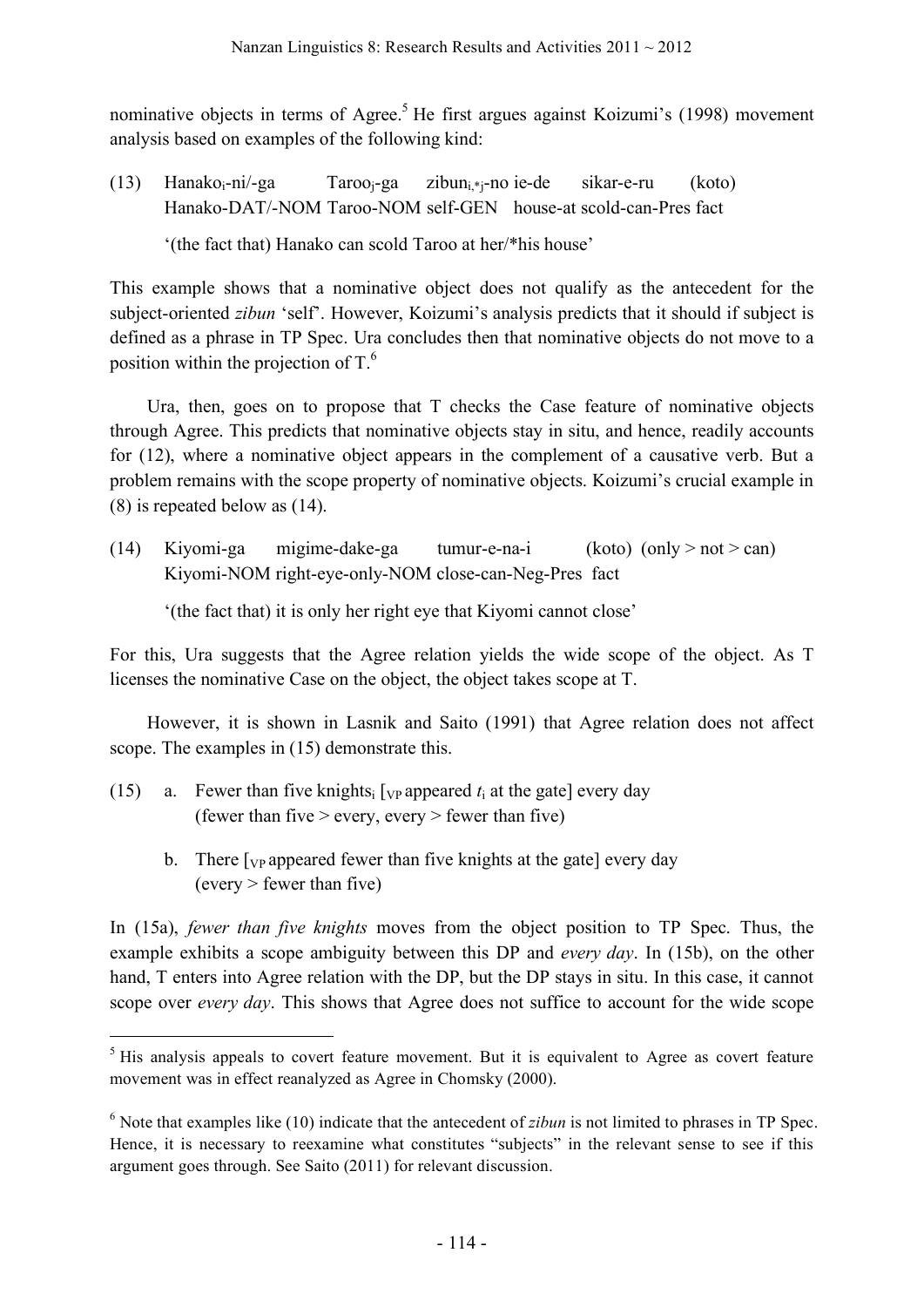property of Japanese nominative objects.

#### **3. A Preliminary Merge-Based Analysis of Japanese Case**

It was argued in the preceding section that neither movement nor Agree successfully captures the distribution and interpretation of nominative objects. In this section, I suggest an alternative Merge-based analysis. In Section 3.1, I motivate the general approach. Then, in Section 3.2, I present the details of the analysis with some concrete examples.

### **3.1. What is Japanese Case for?**

Chomsky (2000) proposes that Case is a reflex of φ-feature agreement. Case is required on a DP to participate in agreement and is checked through the agreement. This is embedded in a system with feature-inheritance in Chomsky (2008). It is proposed there that phase heads are the locus of unvalued/uninterpretable features. Thus, C, for example, carries φ-features and the EPP, and transmits them to T as illustrated in (16).

(16) 
$$
[C\{\underline{\phi}, \underline{EPP}\}\ [TPDP[T_{\nu}PDP{Case}\} ...]
$$

T, then, probes a DP with unvalued Case feature and enters into Agree relation with the DP. The φ-features on T are valued by the DP and the Case feature on the DP is valued as nominative by T through this Agree relation. Finally, the EPP on T raises the DP to its Spec. Thus, Case is required for φ-feature agreement and is valued through φ-feature agreement.

However, as noted at the outset of this paper, Case is observed on PPs extensively in Japanese. The relevant examples in (2) and (3a) are repeated below as (17a–b).

(17) a. Koko-kara-ga huzi-san-ni nobori-yasu-i here-from-NOM Mt. Fuji-DAT climb-easy-Pres

'It is easy to climb Mt. Fuji from here.'

b. Taroo-no oya-e-no izon Taroo-GEN parents-to-GEN dependence

'Taroo's dependence on his parents'

The nominative Case in (17a) and the genitive Case on PP in (17b) cannot be a reflex of φfeature agreement as PPs do not carry φ-features. Then, what is Japanese Case for if it is not part of φ-feature agreement?

Since the only operations in Minimalist syntax are Agree and Merge, Merge is a plausible candidate. That is, if Case is not a precondition for a phrase to participate in Agree, it is likely to be required of a phrase to participate in Merge. For genitive Case, this is in fact a restatement of An's (2009) idea noted above that genitive is a kind of prenominal inflection.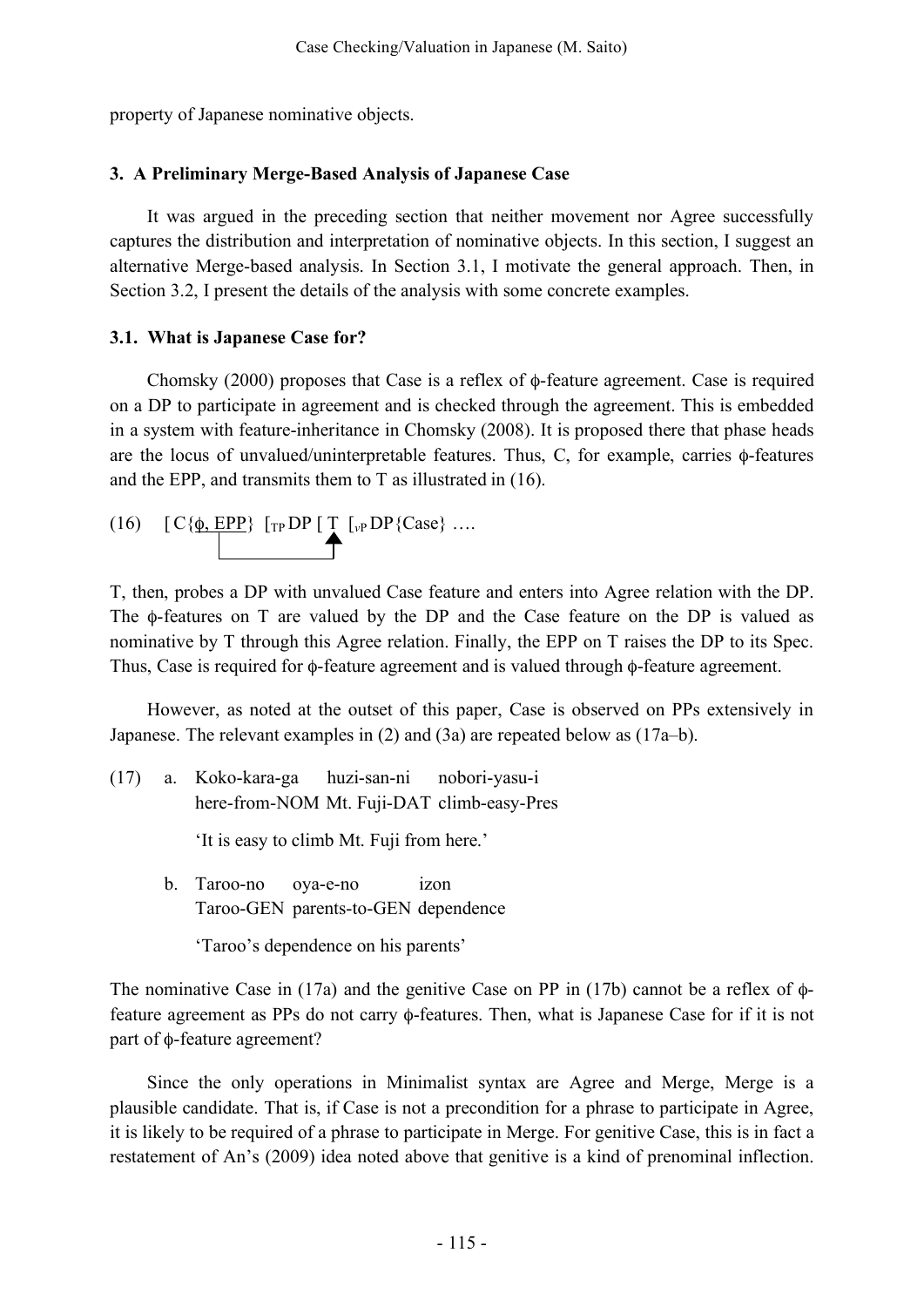The initial hypothesis can be stated as in (18).

- (18) a. Case is required on DPs and PPs for merger with N and D.
	- b. Case is required on argument DPs for merger with V and A.
	- c. Case is required on argument DPs and PPs for merger with *v*.

(18b–c) stipulate that an argument PP must have a Case in a sentence only when it is a subject as in (17a).

If Case in Japanese is required for Merge, it seems equally plausible that it is valued by this operation. Let us then hypothesize that Case is valued through Merge as in (19).

- (19) a. Case is valued as nominative by merger with T-C.
	- b. Case is valued as accusative by merger with (transitive) V-*v*.
	- c. Case is valued as genitive by merger with N-D.

If the locus of nominative is C and it is inherited by T, this yields a more or less standard derivation for examples like (20a).

(20) a. Taroo-ga hasir-u Taroo-NOM run-Pres

'Taroo runs.'

b.  $\left[ C_{\rm P} \left[ T_{\rm P} \right]$  Taroo-Case<sub>i</sub>  $\left[ T_{\rm P} \left[ V_{\rm P} t_{\rm i} \right] \left[ V_{\rm P} \right]$  hasir  $\left[ V_{\rm P} \right]$  T] C]

As *Taroo* carries Case, it can be merged at *v*P Spec for thematic interpretation. The Case, however, is not valued at this position. The DP then must move and merge at TP Spec for the Case to be valued nominative.

If this mechanism is assumed as is, it leads to a notational variant of Koizumi's (1998) analysis for nominative objects. They must carry Case to be merged at the object position for thematic interpretation. If the V-*v* in the relevant cases lacks the ability to value accusative, they must move to TP Spec to have their Case valued as nominative. But it was shown in the preceding section that they do not move to TP Spec. It seems then that we have a paradox. Nominative objects must be merged with T but they do not move to TP Spec. In the following section, I suggest a way out of this problem, developing Shimada (2007) and Tonoike's (2009) hypothesis on phrase structure building.

### **3.2. Phrase Structure Building with Excorporation**

Shimada (2007) and Tonoike (2009) propose an original way to derive phrase structure. For clauses, they assume that the derivation starts with a complex of heads, C-T-*v*-V. If the verb is transitive, the object merges with this complex as in the first step of (21).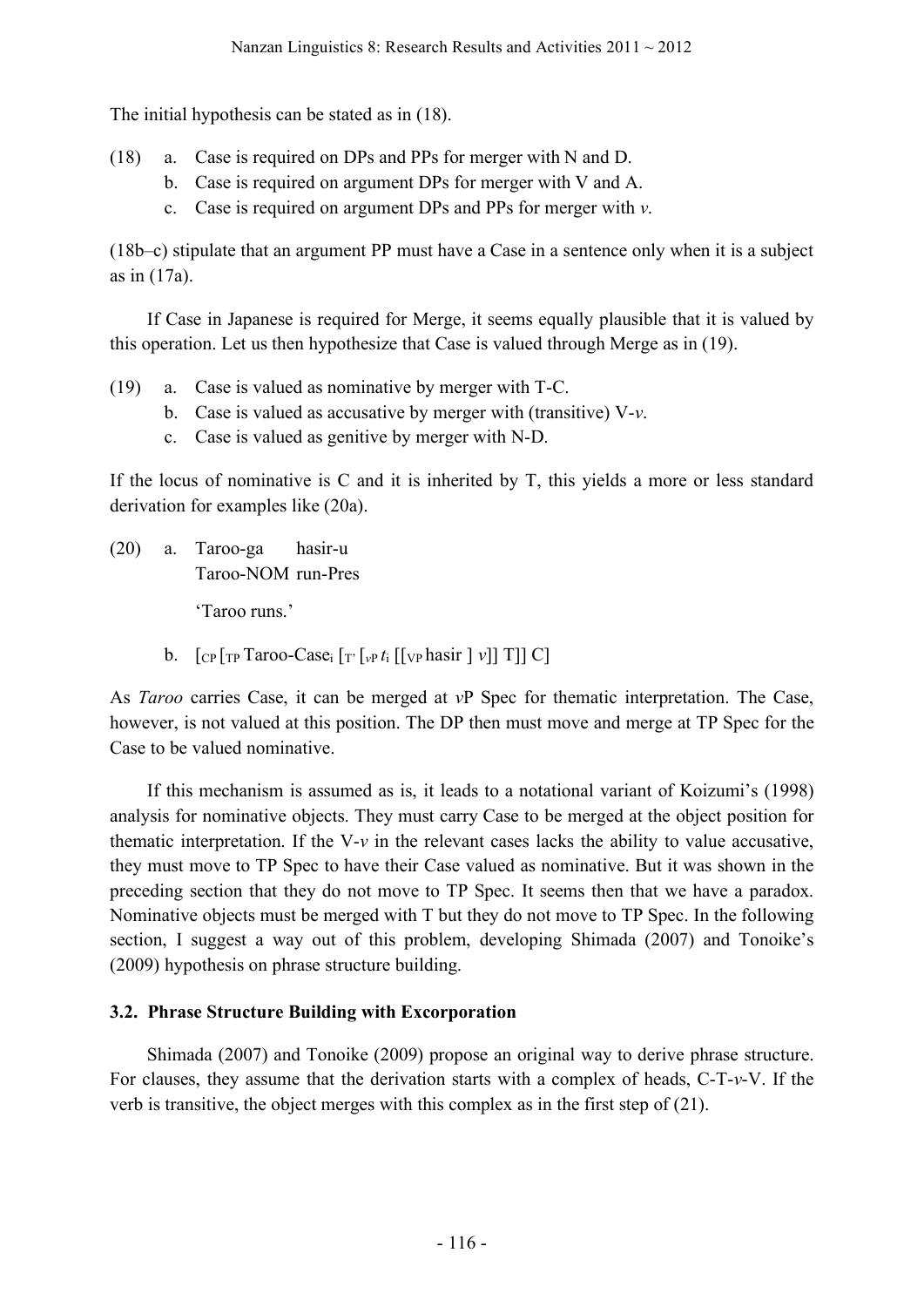(21)  $C-T-\nu-V \oplus \rightarrow \{C-T-\nu-V, DP_1\} \oplus \rightarrow \{C-T-\nu, \{V, DP_1\}\} \oplus \rightarrow \{DP_2, \{C-T-\nu, \{V, DP_1\}\}\}$  $\circ \rightarrow \{C-T, \{DP_2, \{v, \{V, DP_1\}\}\}\}\circ \rightarrow \{DP_2, \{C-T, \{DP_2, \{v, \{V, DP_1\}\}\}\}\}\circ \rightarrow$  ${C, {DP_2, {C-T, {DP_2, {V, {VP_1}}}}}\}$ 

Then, C-T-*v* excorporates as in step 2, creating a *v*P. This *v*P merges with the subject DP in step 3, and C-T exporporates in step 4 to create a TP. The subject is internally merged with this TP in step 5. The final product after the excorporation of C in step 6 is the CP structure.

Both Shimada and Tonoike propose this derivation to maintain the extension condition in the strict form. Shimada argues that it allows head movement to observe the condition. Tonoike, on the other hand, points out that the derivation of Chomsky (2008) illustrated in (16) forces a counter-cyclic movement of the subject to TP Spec. This problem does not arise in the derivation in (21).

The Shimada–Tonoike proposal is of particular interest in the present context because it allows a nominative object to merge with T without moving to TP Spec. Recall the problem noted in the preceding subsection: nominative is valued through merger with T but nominative objects do not raise to TP Spec. In step 1 of (21), the object is directly merged with a complex that includes T as well as V. In the remainder of this section, I adapt their main idea and suggest a way to account for the distributions of Cases in Japanese.

First, I suggest that a head complex is formed initially because a derivation starts with a phase head and proceeds to satisfy selectional requirements. Let us take (22) to illustrate how this works.

(22) Hanako-ga Taroo-o sikat-ta Hanako-NOM Taroo-ACC scold-Past

'Hanako scolded Taroo.'

As *v*P is the smallest phase in the example, the derivation starts with *v*. It first merges with V as in (23a) because it selects for a V.

- (23) a.  $\{V, v\}$  (accusative)
	- b.  ${DP_1$ -ACC,  ${V, v}$
	- c.  $\{ {DP_1 ACC, V}, v \}$
	- d.  ${DP_2\text{-}Case, \{\{DP_1\text{-}ACC, V\}, v\}\}$
	- e.  $\{T, C\}$  (nominative)
	- f. {{DP<sub>2</sub>-Case, {{DP<sub>1</sub>-<u>ACC</u>, V},  $v$ }}, {<u>T, C</u>}}
	- g.  ${DP_2-NOM, \{ \{DP_2-Case, \{ \{DP_1-ACC, V\}, v\} \}, \{T, C\} \}}$
	- h. { $\{DP_2\text{-}NOM, \{\{DP_2\text{-}Case, \{\{DP_1\text{-}ACC, V\}, v\}\}, T\}\}, C\}$

The object DP is merged in (23b) to satisfy the selectional requirement of V. As the merger is to V-*v*, the Case on the DP is valued as accusative. Then, *v* excorporates in (23c) to create a *v*P as it should have VP as its complement. The subject DP is merged with this *v*P and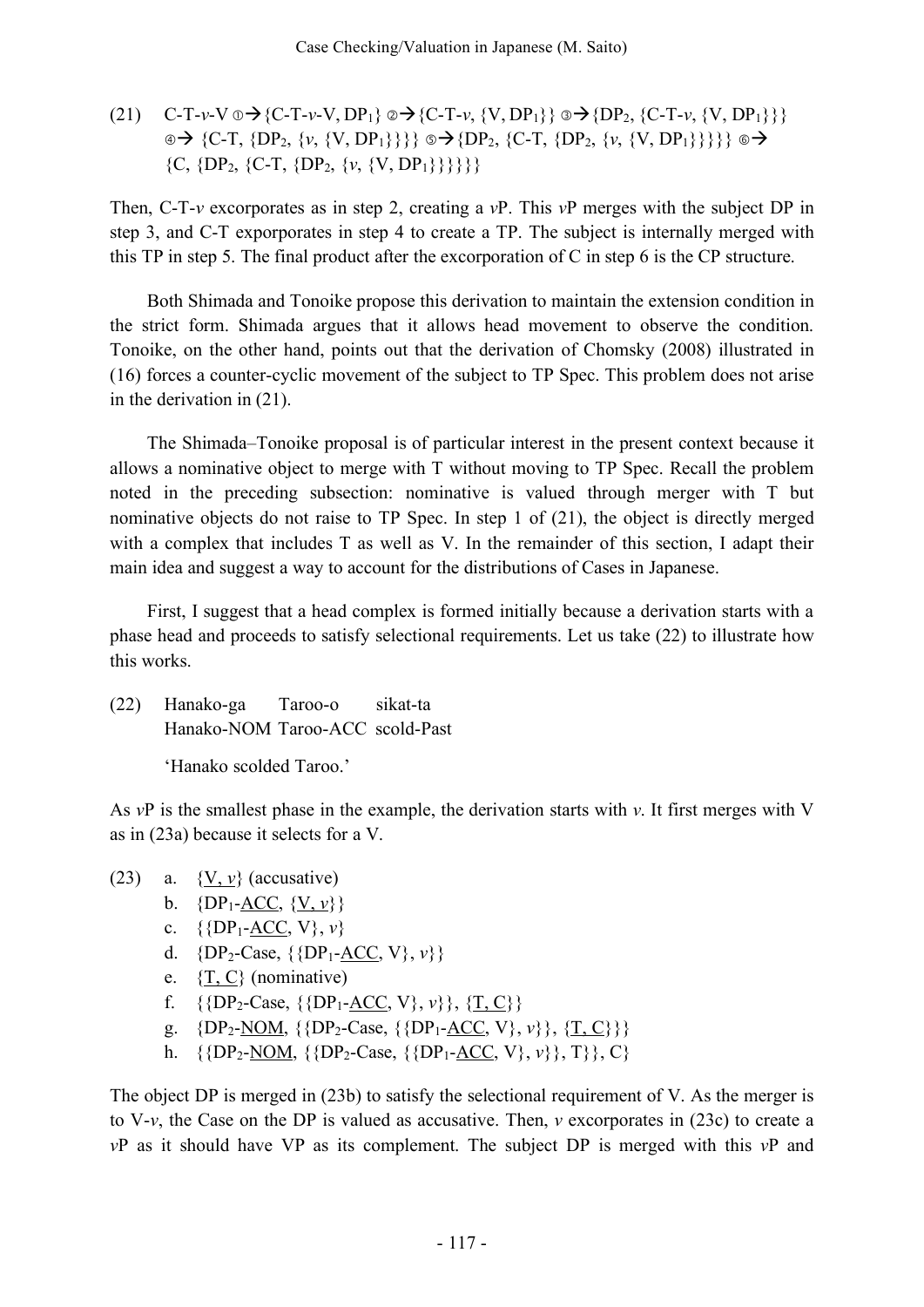satisfies the selectional requirement of  $v$  in (23d).

The derivation moves on to the next phase in (23e). The phase head C selects T, and hence the T-C complex is formed. *v*P is merged with this complex in (23f) because of the selectional property of T. At this stage, the Case on the subject is still unvalued. So the subject DP internally merges with  $\{vP, \{T, C\}\}\$ as in (23g) so that the Case is valued as nominative. The assumption here is that the Case on XP is valued if XP is merged with a syntactic object that contains the value assigner. In the case of (23g), this in effect means that T-C values nominative on XP in its Spec. Finally, C excorporates to complete the derivation in (23h).

The in-situ property of nominative objects follows with one additional assumption: I assume, following Takahashi (2010), that *v* is a phase head if and only if it values accusative. Let us consider (24) for illustration.

(24) Hanako-ga rosiago-ga wakar-u (koto) Hanako-NOM Russian-NOM understand-Pres fact

'(the fact that) Hanako understands Russian'

As *v* in this example does not value accusative, it is not a phase head by assumption. Then, the derivation starts with the only phase head C as in (25a).

- (25) a.  $\{T, C\}$  (nominative)
	- b.  $\{v, \{T, C\}\}\$
	- c.  $\{V, \{v, \{T, C\}\}\}\$
	- d.  $\{DP_1\text{-}NOM, \{V, \{v, \{T, C\}\}\}\}\$
	- e.  $\{ {DP_1-NOM, V}, \{v, \{T, C\}} \}$
	- f. {DP<sub>2</sub>-NOM, {{DP<sub>1</sub>-NOM, V}, {*v*, {<u>T, C}}</u>}}
	- g. { ${DP_2-NOM, {P_1-NOM, V}, v}$ }, {T, C}}
	- h.  ${DP_2-NOM, {DP_2-NOM, {DP_1-NOM, V}, v}, {T, C}}$
	- i. {{DP<sub>2</sub>-NOM, {{DP<sub>2</sub>-NOM, {{DP<sub>1</sub>-NOM,  $V$ },  $v$ }}, T}}, C}

The derivation proceeds as in (25b) and (25c) as T and *v* select *v* and V respectively. In (25d), the object is merged with this complex and the Case is valued as nominative simultaneously because the complex contains T-C. Then, *v*-T-C excorporates in (25e) to yield a *v*P. The external argument is merged with this *v*P in (25f), and its Case is valued as nominative. T-C excorporates in (25g), and I assume here that the subject is raised to TP Spec as in (25h) to satisfy the EPP requirement of  $T-C<sup>7</sup>$  Finally, C excorporates to complete the derivation in (25i). Note that the object is merged at the thematic position and its Case is valued as nominative at this position by T-C. Thus, this analysis allows nominative objects to have their Cases valued by T-C without moving to TP Spec, a desirable result.

<sup>&</sup>lt;sup>7</sup> Whether this EPP-triggered raising applies is not important for the proposal made here. See Saito (2011) and the references cited there for discussion on EPP in Japanese.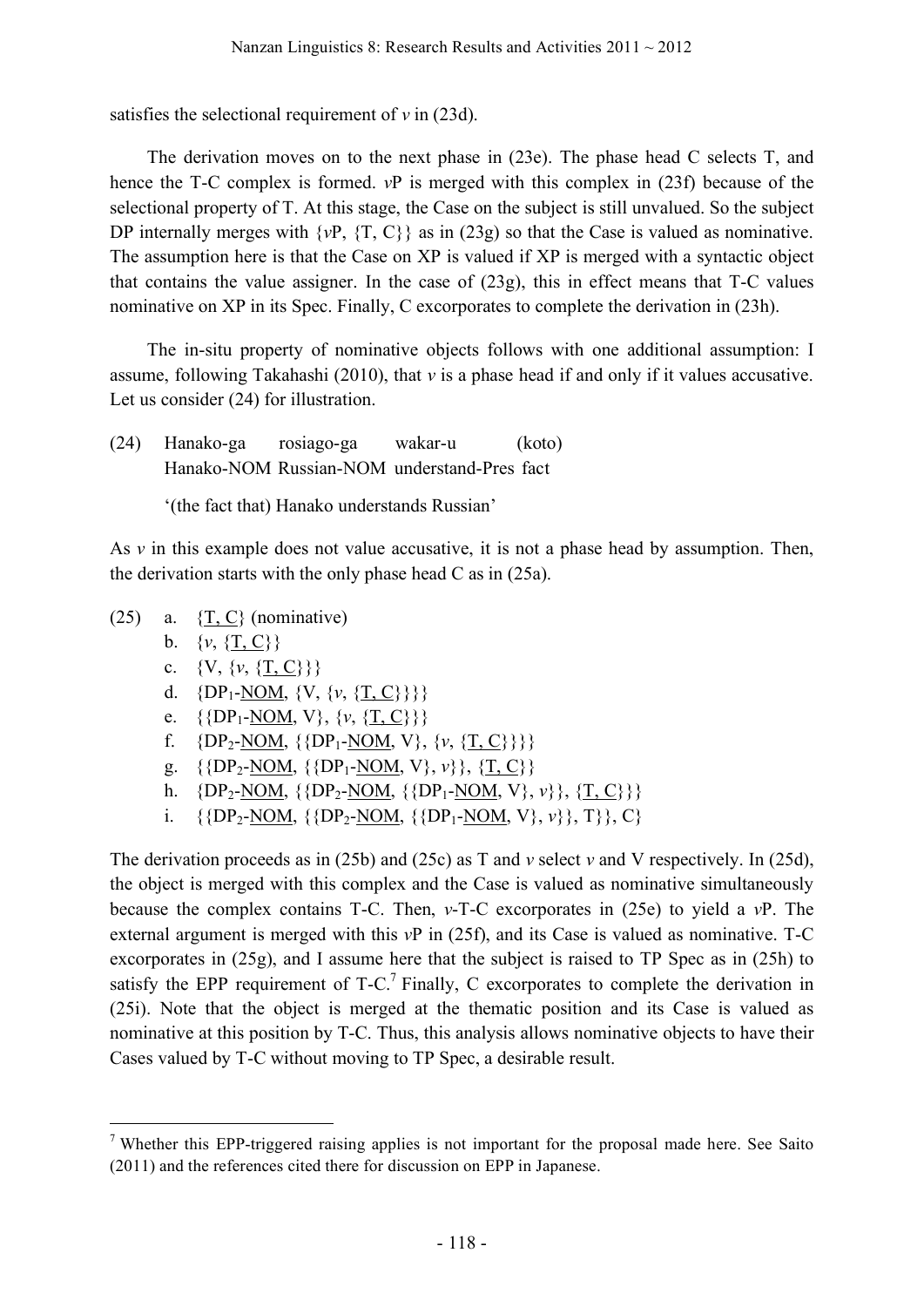The analysis readily extends to genitives. I use (26) to demonstrate this.

(26) Taroo-no yooroppa-e-no ryokoo Taroo-GEN Europe-to-GEN trip

'Taroo's trip to Europe'

The only phase head, I assume, is D. The derivation in (27) starts out with the merger of N and D as in  $(27a)$ .

- $(27)$  a.  $\{N, D\}$  (genitive)
	- b.  $\{PP\text{-}GEN, \{N, D\}\}\$
	- c.  $\{DP\text{-}GEN, \{PP\text{-}GEN, \{N, D\}\}\}$
	- d.  $\{ {DP-GEN, {PP-GEN, N}} \}, D$

Then, the PP and the subject DP are merged as in (27b) and (27c) respectively. Recall that both must have Case to be merged in this context as specified in (18a). And their Cases are both valued as genitive because of the presence of N-D in the syntactic objects they merge with. The derivation is completed with the excorporation of D in (27d).

The illustrations so far, I believe, made it clear how the proposed Merge-based analysis works. Instead of going over more examples to demonstrate its empirical coverage, I discuss a couple of consequences of the analysis in the next section.

### **4. Some Consequences of the Merge-Based Analysis**

I first consider the nominative/genitive alternation in prenominal sentential modifiers in Section 4.1 and demonstrate that the Merge-based analysis allows a straightforward analysis. Then, in Section 4.2, I return to the wide scope property of nominative objects and show that its Merge-based analysis opens up a new way to apply Kayne's (1994) LCA to Japanese.

### **4.1. The Nominative/Genitive Alternation**

An alternation between nominative and genitive is observed in Japanese prenominal sentential modifiers as in (28).

(28) Taroo-ga/-no ongaku-ga/-no kik-e-ru basyo Taroo-NOM/-GEN music-NOM/-GEN listen-can-Pres place

'a place where Taroo can isten to music'

As the predicate *kik-e-ru* 'listen-can-Pres' in the relative clause is stative, it is not surprising that the subject *Taroo* and the object *ongaku* 'music' can both appear in nominative. What is peculiar is that both can appear in genitive as well.

I assume here, following Maki and Uchibori (2008), that genitive is possible in this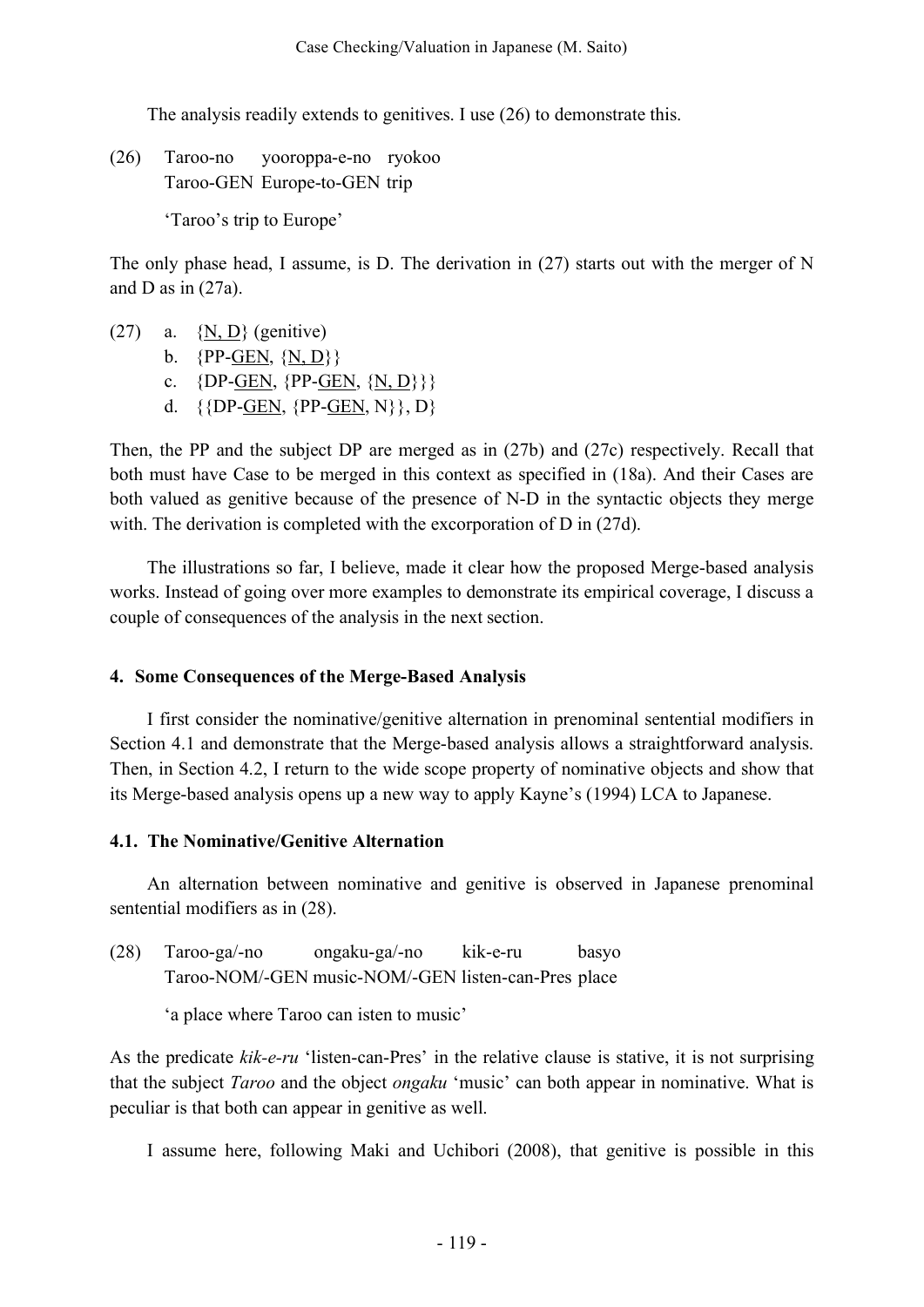context because of the presence of the relative head, or more precisely, N-D.<sup>8</sup> This implies that a relative clause does not constitute a phase as it does not block the relevant relation between the relative head and the genitive phrase(s) within the relative clause. This is assumed, for example, in Ochi (2001), which proposes that D licenses the genitive(s) through Agree.<sup>9</sup> It is also plausible in the light of Murasugi's (1991) proposal that Japanese relative clauses are TPs and not CPs. For example, they never contain relative pronouns or complementizers. Given the hypothesis entertained here that nominative is valued by T-C, Japanese relative clauses must be headed by C. I assume then that the C is "defective," probably the lowest C, the Subject head, in Rizzi's (1997) CP hierarchy. It is not a phase head but participates in the valuation of nominative.

Given these assumptions, the nominative/genitive alternation in (28) follows from the Merge-based analysis outlined in the preceding section. (29) is a slightly simplified derivation of the example that takes *kik-e* 'listen-can' as a simple stative verb.

- (29) a.  $\{N, D\}$  (genitive)
	- b.  $\{C, \{N, D\}\}\$
	- c.  $\{\underline{T}, \{\underline{C}, \{\underline{N}, \underline{D}\}\}\}\$  (nominative)<sup>10</sup>
	- d.  $\{v, \{T, \{C, \{N, D\}\}\}\}\$
	- e.  $\{V, \{v, \{T, \{C, \{N, D\}\}\}\}\}$
	- f.  ${DP_1\text{-}NOM/GEN, \{V, \{v, \{\underline{T}, \{\underline{C}, \{\underline{N}, \underline{D}\}\}\}\}}}$
	- g.  $\{ {DP_1-NOM/GEN, V}, \{v, \{T, \{C, \{N, D\}\}\} } \}$
	- h. {DP<sub>2</sub>-NOM/GEN, {{DP<sub>1</sub>-NOM/GEN, V}, {*v*, {<u>T</u>, {*C*, {*N*, *D*}}}}}
	- i. { ${DP_2-NOM/GEN}$ ,  ${ \alpha, V}$ ,  $\nu}$ },  ${T, {C, {N, D}} }$ }},  $\alpha = DP_1-NOM/GEN$
	- j.  $\{DP_2\text{-NOM/GEN}, \{\{DP_2\text{-NOM/GEN}, \{\{\alpha, V\}, v\}\}, \{\underline{T}, \{\underline{C}, \{\underline{N}, D\}\}\}\}\}\$
	- k.  $\{ {DP_2-NOM/GEN, { \{DP_2-NOM/GEN, { \{ \alpha, V\}, v \} \}, T \} },$  {C, {N, D}}}
	- l. {{ $\{PP_2\text{-NOM/GEN}, \{\{DP_2\text{-NOM/GEN}, \{\{\alpha, V\}, v\}\}, T\}, C\}, \{N, D\}\}$
	- m. {{{{DP<sub>2</sub>-NOM/GEN, {{DP<sub>2</sub>-NOM/GEN, {{α, V}, *v*}}, T}}, C}, N}, D}

The head complex V-*v*-T-C-N-D is formed in (29a–e). The object is merged in (29f), and its Case can be valued as nominative or genitive as the head complex contains T-C as well as N-D. *v*-T-C-N-D excorporates in (29g) and the subject DP is merged in (29h). Here too, the Case of the subject can be valued as nominative or genitive for the same reason. (29i) shows the

<sup>&</sup>lt;sup>8</sup> See Hiraiwa (2001b) for an alternative and Maki and Uchibori (2008) for discussion of the issues related to this assumption.

 $9$  Ochi (2001) actually proposes an analysis in terms of covert feature movement. But his analysis can be readily restated in terms of Agree.

 $10$  Here, T and C are not directly merged. The tacit assumption here, informally speaking, is that C is the head (or label) of  $\alpha = \{C, \{N, D\}\}\$  and hence,  $\{T, \alpha\}$  values nominative. Note that DP and V are thematically related, for example, in  $\{DP, \{V, v\}\}\$ . Then, V must be "visible" to DP in this configuration just as C is visible to T in  $\{T, \{C, \{N, D\}\}\}\$ . I leave the precise formulation of "visibility" to future research.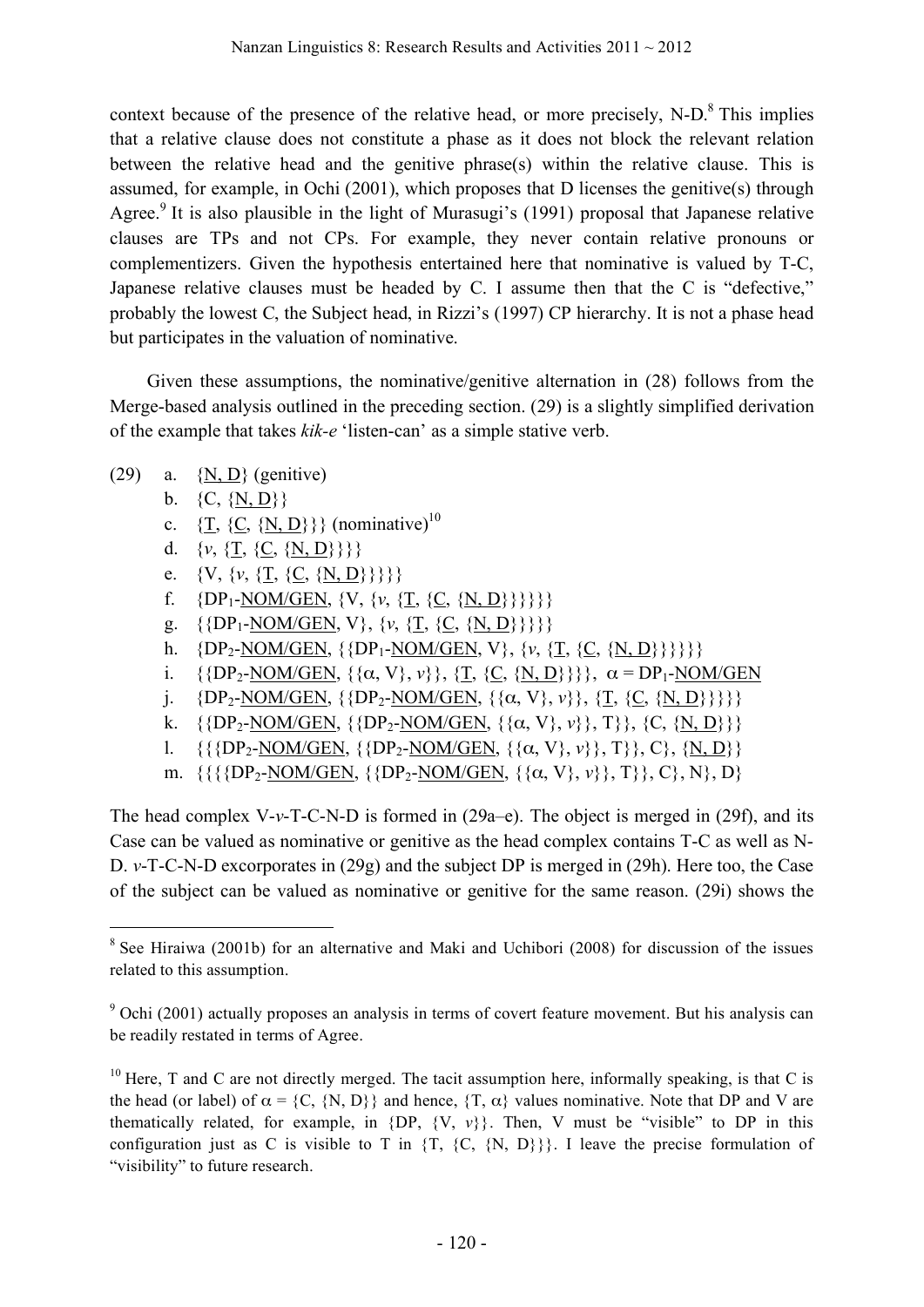excorporation of T-C-N-D. The subject is internally merged to TP as in (29) if this is required by the EPP. Three successive excorporations in (29k–m) complete the derivation.

This derivation demonstrates that once the defectiveness of  $C$  is assumed, which seems necessary under any account, the nominative/genitive alternation follows from the Mergebased analysis of Japanese Case. A desirable consequence of this approach is that it automatically explains the absence of genitive on PPs and adjunct DPs in prenominal sentential modifiers. As noted above, genitive is required on adjunct DPs within simple DPs. Another relevant example is shown in (30a).

- (30) a. Hanako-no kinoo-\*(no) ikisaki Hanako-GEN yesterday-GEN destination 'Hanako's destination yesterday'
	- b. Hanako-no kinoo-(\*no) it-ta tokoro Hanako-GEN yesterday-GEN go-Past place

'the place that Hanako went yesterday'

However, those DPs cannot be in genitive in relative clauses as (30b) shows. This follows from the hypothesis that Case is required for Merge as in (18), repeated below in (31).

- (31) a. Case is required on DPs and PPs for merger with N/D.
	- b. Case is required on argument DPs for merger with V and A.
	- c. Case is required on argument DPs and PPs for merger with *v*.

The adjunct DP, *kinoo* 'yesterday', is merged with N in (30a) and hence, must carry Case. The Case is valued as genitive by N-D. That in (30b), on the other hand, is merged with V. As only argument DPs are required to have Case in this context, no Case shows up on *kinoo* 'yesterday' in (30b).

If one adopts the Agree-based analysis, it would probably be necessary to assume that the *no* on *Hanako* is Case that is valued by Agree while that on *kinoo* 'yesterday' is something else, a linker or prenominal inflection, that appears only prenominally. There is no need to make this distinction with the Merge-based analysis proposed here.

# **4.2. Head-Finality as a Consequence of Covert Excorporation**

In this section, I return to the wide scope property of nominative objects and discuss its consequence for linearization. I argue that the proposals on phrase structure building and Case valuation outlined above open up a new way to derive the head-finality of Japanese from Kayne's (1994) LCA.

Let us consider again the contrast discussed by Tada (1992) in (6), repeated below in (32).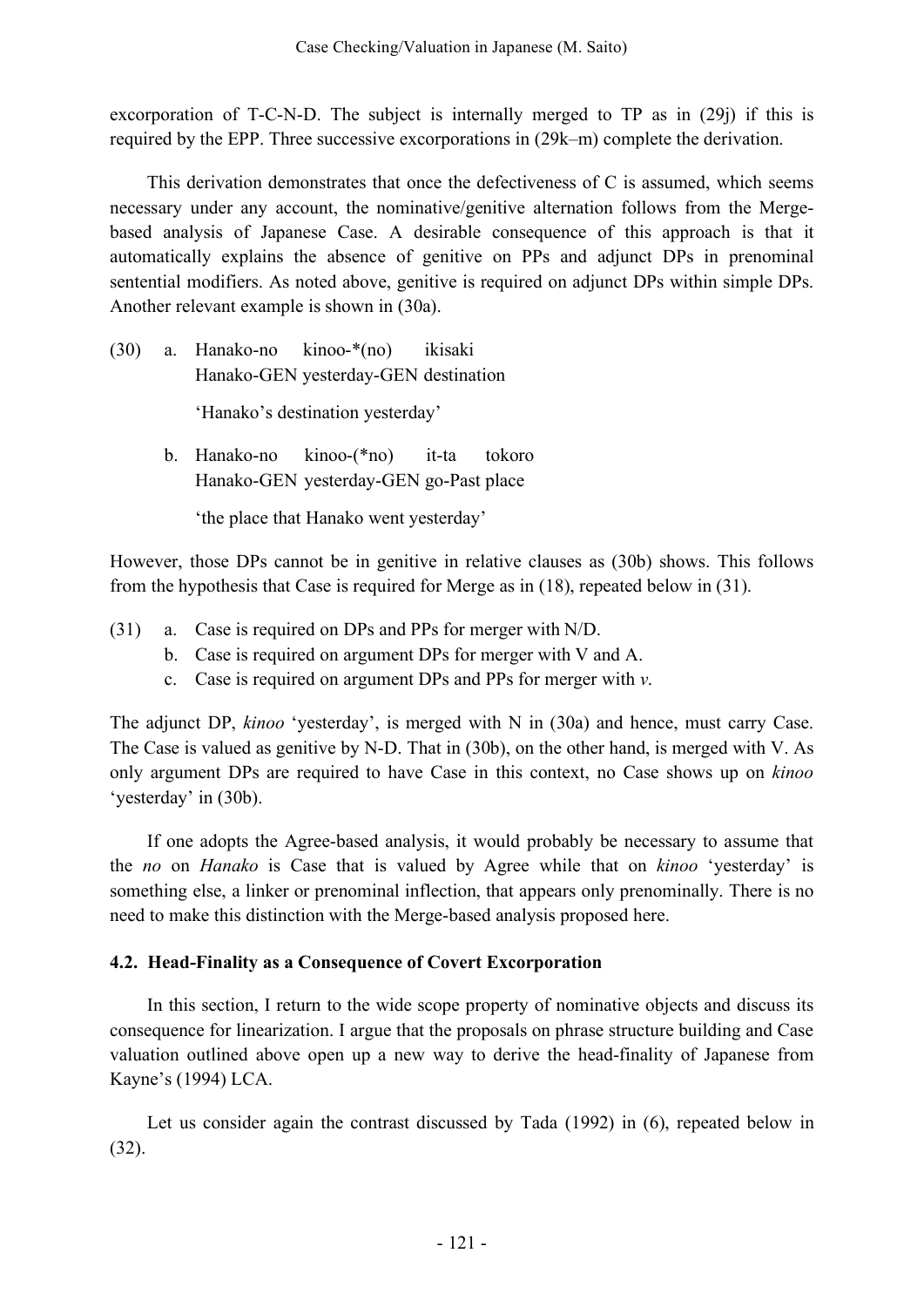- (32) a. Kiyomi-wa migime-dake-o tumur-e-ru (can > only) Kiyomi-TOP right.eye-only-ACC close-can-Pres 'Kiyomi can wink with her right eye.'
	- b. Kiyomi-wa migime-dake-ga tumur-e-ru (only  $>$  can) Kiyomi-TOP right.eye-only-NOM close-can-Pres

'It is only her right eye that Kiyomi can close.'

The narrow scope of the accusative object in (32a) should be attributed the fact that the accusative is valued by the V-*v* associated with the non-stative *tumur* 'close'. Then, *e* 'can' takes a *v*P complement, and the example should be derived as in (33)–(34).

- (33) a.  $\{close, v\}$  (accusative)
	- b. {DP only-<u>ACC</u>, {close,  $\nu$ }, DP = right eye
	- c.  $\{$ *DP* only-ACC, close*}*,  $v$ *}*
	- d. {K-Case, {{DP only-<u>ACC</u>, close},  $v$ }}, K = Kiyomi

(33) shows the derivation of the embedded *v*P. The accusative is valued when the object is merged with V-*v* in (33c).

(34) is the derivation of the matrix CP phase.

- $(34)$  e.  $\{T, C\}$  (nominative)
	- f. {*v*, {T, C}}
	- g. {can, {*v*, {<u>T, C</u>}}}
	- h. {{K-Case, {{DP only-ACC, V},  $v$ }}, {can, {*v*, {T, C}}}, V = close
	- i. {{{K-Case, {{DP only-<u>ACC</u>,  $V$ },  $v$ }}, can}, {*v*, {<u>T, C</u>}}}
	- j. {K-Case, {{{K-Case, {{DP only-ACC, V}, *v*}}, can}, {*v*, {<u>T, C}</u>}}<sup>11</sup>
	- k. {{K-Case, {{{K-Case, {{DP only-<u>ACC</u>,  $V$ },  $v$ }, can},  $v$ }, {T, C}}
	- 1.  ${K-NOM, \{K-Case, \{\{K-Case, \{\{DP \text{ only } ACC, V\}, v\}\}, can\}, v\}, \{T, C\}\}}$
	- m. {{K-NOM, {{K-Case, {{{K-Case, {{DP only-ACC, V}, *v*}}, can}, *v*}}, T}}, C}

(34e–g) form the matrix *can*-*v*-T-C complex. Then, in (34h), the embedded *v*P is merged with this complex. The accusative object is contained within the *v*P while *can* is plausibly the head (or label) of the head complex. (See Fn.10 for relevant discussion.) Then, the scope relation, can > only, can be read off from this structure as illustrated in (35).

<sup>&</sup>lt;sup>11</sup> The subject *Kiyomi* is the external argument of *tumur* 'close' as well as of *e* 'can'. In (34j), I assume that it moves from the embedded *v*P Spec to the matrix *v*P Spec in order to account for this. But an alternative with PRO in the embedded *v*P Spec also serves the purpose.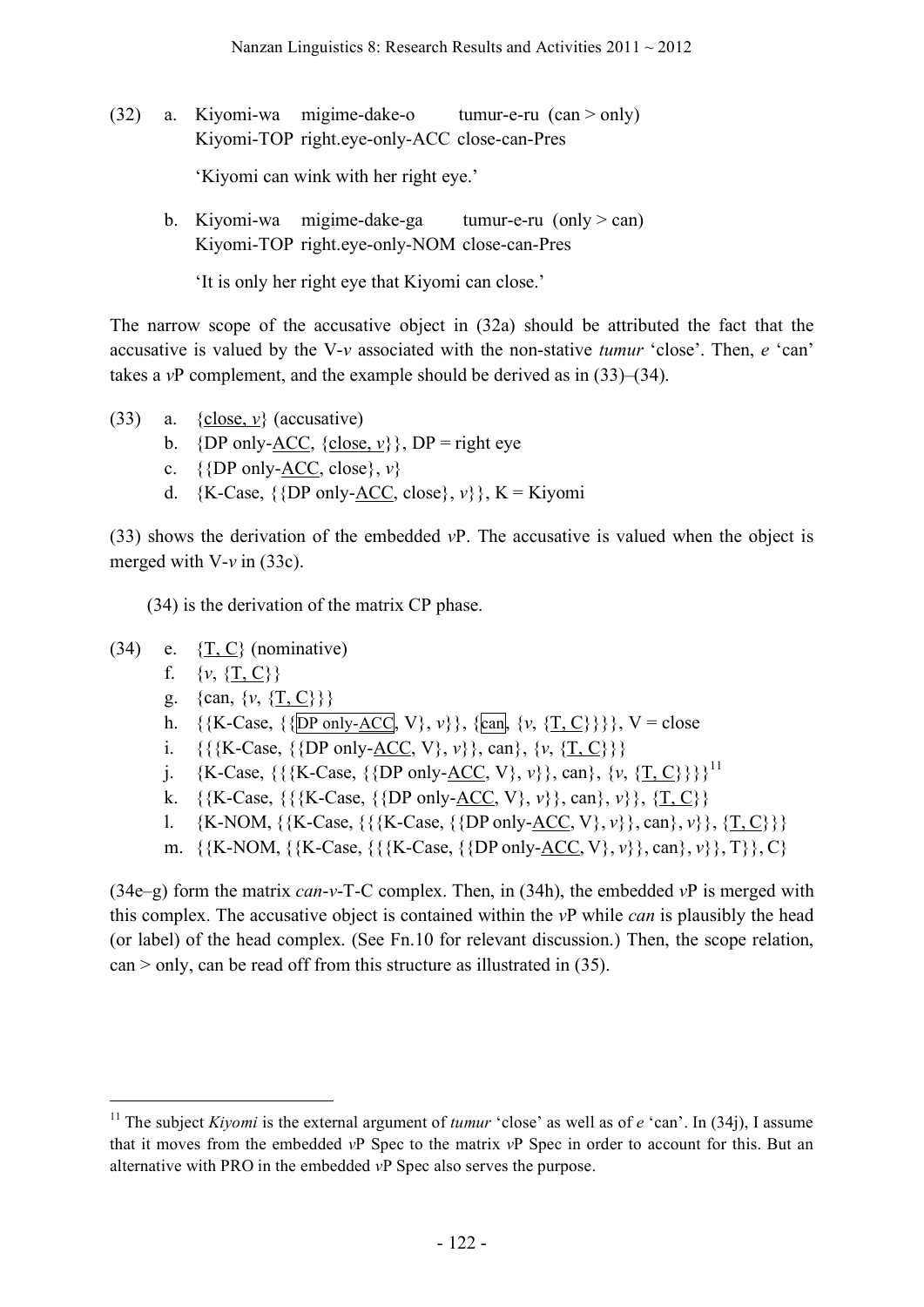

Thus, the narrow scope property of accusative objects seems straightforward. On the other hand, the wide scope property of nominative objects has an interesting implication. Let us consider the derivation of (32b) in (36).

- (36) a.  $\{T, C\}$  (nominative)
	- b.  $\{v, \{T, C\}\}\$
	- c. {can, {*v*, {<u>T, C}</u>}}
	- d. {close, {can, {*v*, {<u>T, C}</u>}}<sup>12</sup>
	- e.  $\{DP \text{ only-NOM}\}\$   $\{close, \{can\} \{v, \{T, C\}\}\}$
	- f. {{DP only-NOM, close}, {can, {*v*, {T, C}}}}
	- k. {{{DP only-NOM, close}, can}}, {*v*, {<u>T, C</u>}}}
	- l. {K-Case, {{{DP only-NOM, close}, can}}, {*v*, {T, C}}}}
	- m. {{K-Case, {{{DP only-NOM, close}, can}}, *v*}}, {T, C}}
	- n.  $\{K-NOM, \{\{K-Case, \{\{DP only-NOM, close\}, can\}\}, v\}, \{T, C\}\}\$
	- o.  $\{K-NOM, \{K-Case, \{\{\}DP\ only-NOM, close\}, can\}, v\}, T\}, C\}$

As no Case is valued accusative in this example, the only phase head is C. The derivation, then, starts with C, and the *close*-*can*-*v*-T-C complex is formed in (36a–d). The object is merged with this complex in (36e), and the Case is valued nominative because of the T-C in the complex. At this point, the object c-commands *can* as in (37).



This accounts for the wide scope of the nominative object, but there is one further thing that must be said. Note that *can*-*v*-T-C excorporates in the next step of the derivation, (36f). The excorporation creates a configuration similar to (35). Then, if the scope relation is calculated based on this structure, it is predicted incorrectly that nominative objects at least

<sup>&</sup>lt;sup>12</sup> I assume, following Bobaljik and Wurmbrand (2007), that *e* 'can' selects for a V and takes a VP complement when the object of the V is in nominative. This is not crucial for the analysis proposed here.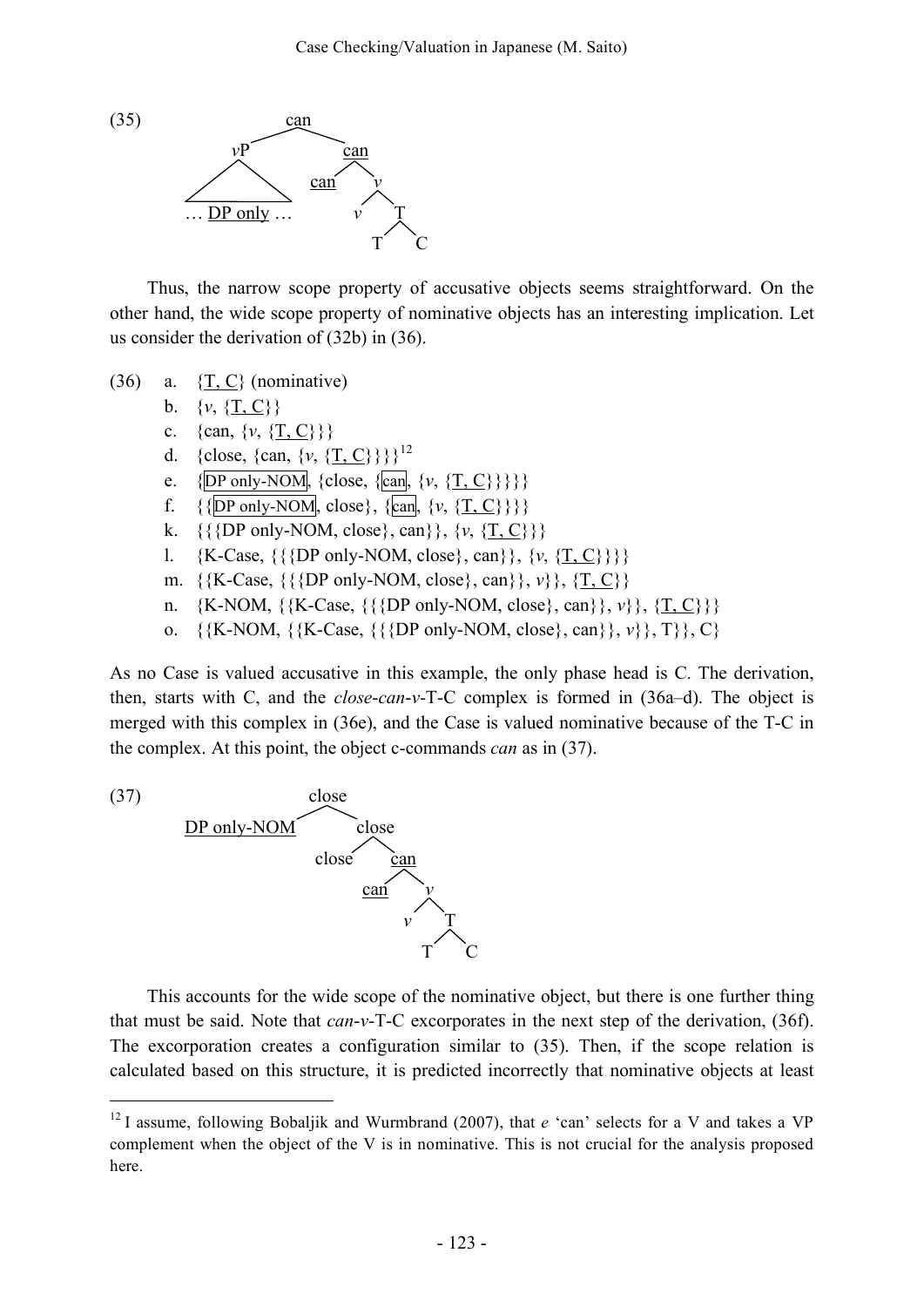can have narrow scope. This indicates that excorporation is "invisible" and ignored in the calculation of the scope relation.

Here, there must be a reason for the "invisibility" of excorporation for scope. And the desired result is obtained if the excorporation is covert. As is well known, Japanese is a language with scope rigidity. Thus, (38) is unambiguous and its interpretation reflects the hierarchical relation of the two quantified phrases.<sup>13</sup>

(38) dareka-ga daremo-o aisitei-ru (koto) (∃ > ∀) someone-NOM everyone-ACC love-Pres fact

'(the fact that) someone loves everyone'

The scope relations in (32) can be understood as instances of this general phenomenon. As Kuroda (1971) points out, overt movement affects scope relations. (39a–b) are both ambiguous.

- (39) a. daremo-o<sub>i</sub> dareka-ga *t*<sub>i</sub> aisitei-ru (koto) ( $\forall$  >  $\exists$ ,  $\exists$  >  $\forall$ ) everyone-ACC someone-NOM love-Pres fact '(the fact that) someone loves everyone' b. dareka-o<sub>i</sub> daremo-ga *t*<sub>i</sub> aisitei-ru (koto) ( $\exists$  >  $\forall$ ,  $\forall$  >  $\exists$ ) someone-ACC everyone-NOM love-Pres fact
	- '(the fact that) everyone loves someone'

But covert movement should have no effects on scope. If QR, for example, can broaden the scope possibilities, (38) should not be unambiguous to begin with. Hence, the account of  $(32b)$  based on  $(37)$  can be maintained if excorporation is covert in Japanese.<sup>14</sup>

Although this may sound like a stipulation to accommodate the wide scope property of nominative objects, it predicts the head-finality of Japanese in an interesting way. Kayne (1994) proposes that linear order is derived from asymmetric c-command relations (Linear Correspondence Axiom, LCA). Let us consider the configuration in (40), assuming Chomsky's (1994) refinement that only maximal projections and heads count in the calculation of linear order.

 $13$  There are variations among speakers with this. But as far as I know, the strongly preferred reading of (38) is the one with *someone* taking scope over *everyone* for all speakers.

<sup>&</sup>lt;sup>14</sup> Note that this does not alter the derivations illustrated above if all operations, overt and covert, take place in a single cycle. I assume with Bobaljik (1995) that overt and covert movements apply in the same way, the only difference being that the phonetic features are interpreted at the landing site in the former while they receive interpretation at the initial site in the case of the latter.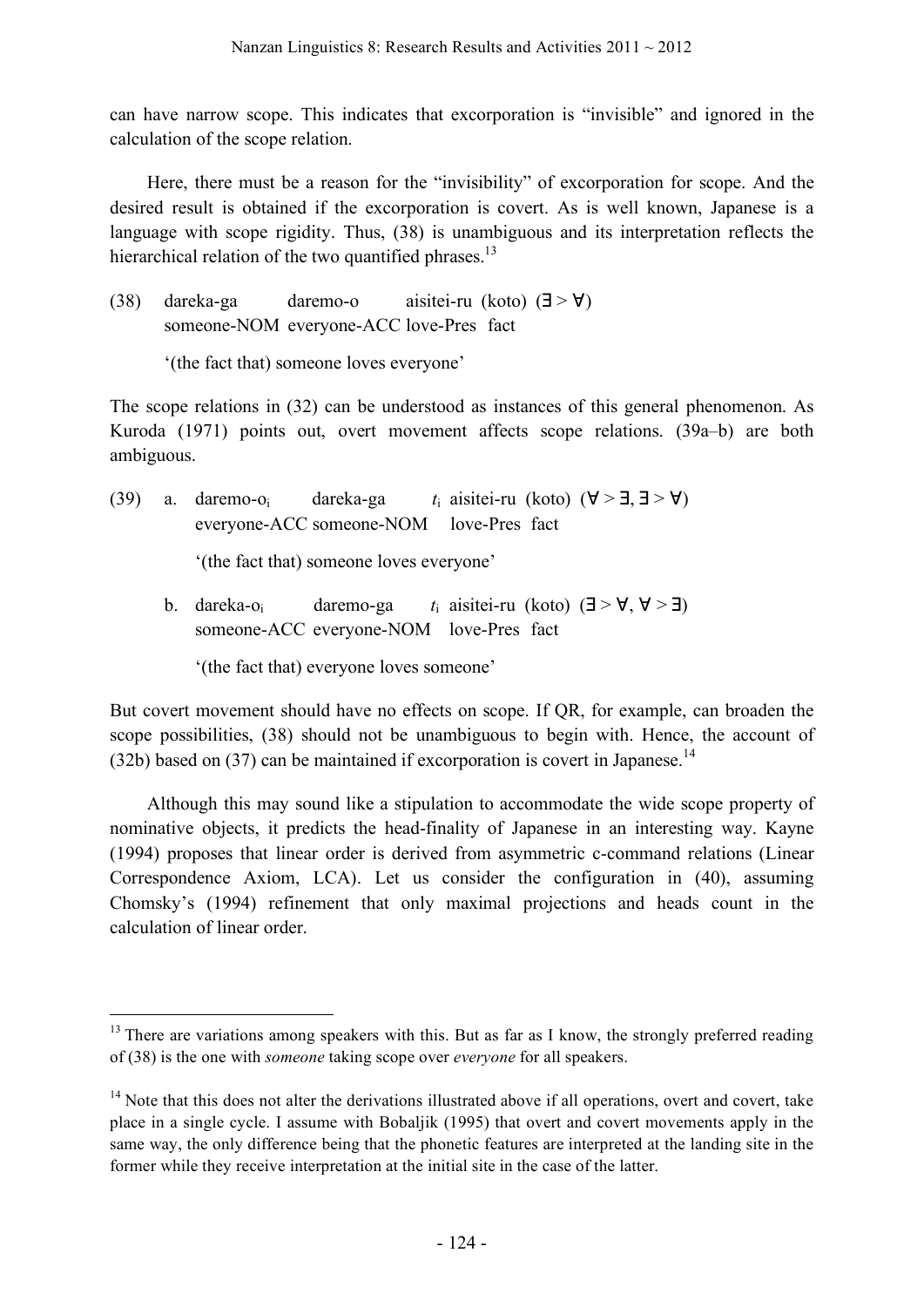

Stated on the right are the asymmetrical c-command relations observed with this structure. The linear order,  $W^{max} > X > Y > Z$ , is derived from these relations.

Kayne's LCA predicts the head-initial, spec–head–complement order. Hence, he entertains the possibility that the head-final, spec–complement–head order is derived by movement of the complement to a position that asymmetrically c-commands the head. However, the head-finality of Japanese automatically follows without further complication if excorporation is covert in the language. The only additional assumption required is virtually the definition of overt/covert movement: what enters into the calculation of linear order is the landing site in the case of overt movement and the initial site in the case of covert movement. Let us consider the *v*P structure in (41) for illustration.



V and *v* merge first, and then the object DP merges with V-*v*. Then, *v* covertly excorporates and internally merges with VP. Then, the subject DP is externally merged. Here, since the excorporation is covert, the initial site of *v* counts in the calculation of linear order. Then, the asymmetric c-command relations on the right side obtain, yielding the subject–object–verb order. The linear order of V and *v* is undetermined, but it can be reasonably assumed that *v* cliticizes onto V. Thus, the head-finality of Japanese follows. As far as I can see, a derivation always yields a head-final order when it starts with a phase head and the excorporation is covert.

#### **5. Conclusion and Further Issues**

The main purpose of this paper was to suggest a Merge-based analysis of Case in Japanese. I first noted that an Agree-based analysis is untenable if a unified analysis is sought for Cases on argument DPs and PPs/adjunct DPs. Then, I argued that the wide scope property of nominative objects requires an alternative analysis on independent grounds. Given these conclusions, I explored the possibility that Case in Japanese is part of Merge: it is required for Merge and valued through Merge. I presented a concrete analysis, extending Shimada (2007)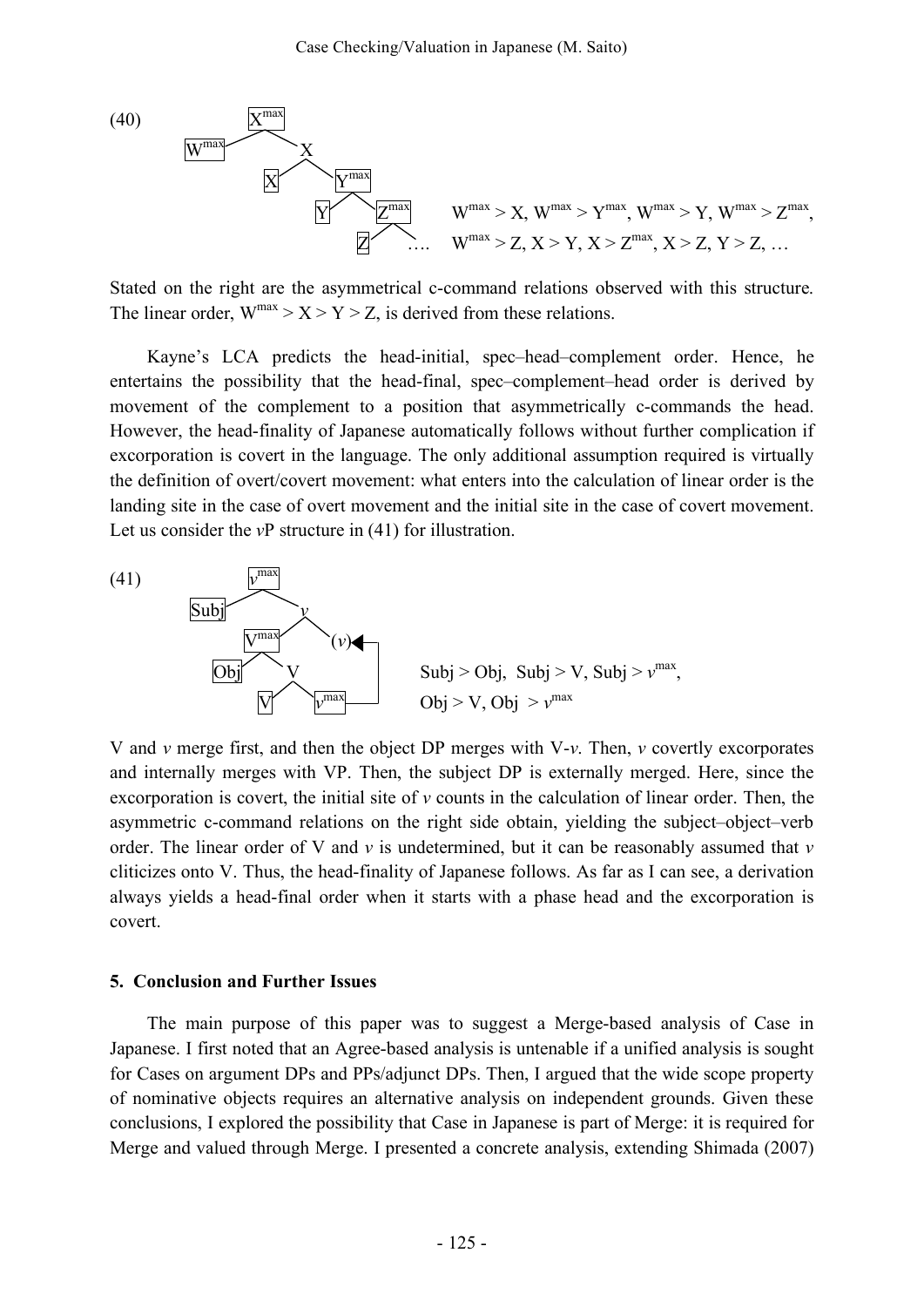and Tonoike's (2009) hypothesis on phrase structure building, which involves excorporation of heads out of head complexes. Finally, I pointed out that the wide scope property of nominative objects leads to the hypothesis that excorporation is covert in Japanese, and showed that this hypothesis predicts the head-finality of Japanese from Kayne's (1994) LCA.

In the discussion, I assumed that the proposed mode of phrase structure building applies universally. If this is correct, the head-initial order should be a consequence of overt excorporation. A *v*P in English, for example, would be derived as in (42) under this approach.



There are many possible ways to derive the head-initial order here. First, the structure is derived as illustrated on the left side with overt excorporation of *v*. This may suffice if the initial site of  $\nu$  is totally invisible in the calculation of linear order. It is also possible that V undergoes head movement to *v* as illustrated on the right side. In this case, the asymmetric ccommand relation of  $V+v$  and the object DP is clear if the initial site of V, which lacks phonetic features, enters the calculation unlike the case of excorporation because it is where the V is interpreted.

If this approach is tenable, then the head-parameter is reduced to whether excorporation is overt or covert. On the other hand, it may turn out, as Hisa Kitahara suggests, that English phrase structure is derived with V and the object merging first, as is usually assumed. In this case, Japanese employs the specific way of phrase structure building illustrated above because Merge is Case-dependent in the language. This predicts that head-initial languages have Agree-based Case systems while head-final languages have Merge-based ones. Although the exploration of the two approaches undoubtedly raises a number of interesting issues, I must leave it for another occasion.

#### **References**

An, D.-H. (2009) "A Note on Genitive Drop in Korean," *Nanzan Linguistics* 5, 1–16.

- Bedell, G. (1972) "On *No*." In G. Bedell, ed., *UCLA Papers in Syntax 3: Studies in East Asian Syntax*. Bobaljik, J. (1995) *Morphosyntax: The Syntax of Verbal Inflection*, Ph.D. dissertation, MIT.
- Bobaljik, J. and S. Wurmbrand (2007) "Complex Predicates, Aspect and Anti-Reconstruction," *Journal of East Asian Linguistics* 16, 27–42.
- Chomsky, N. (1994) "Bare Phrase Structure." In G. Webelhuth, ed., *Government and Binding Theory and the Minimalist Program*, Blackwell, Oxford, 383–439.